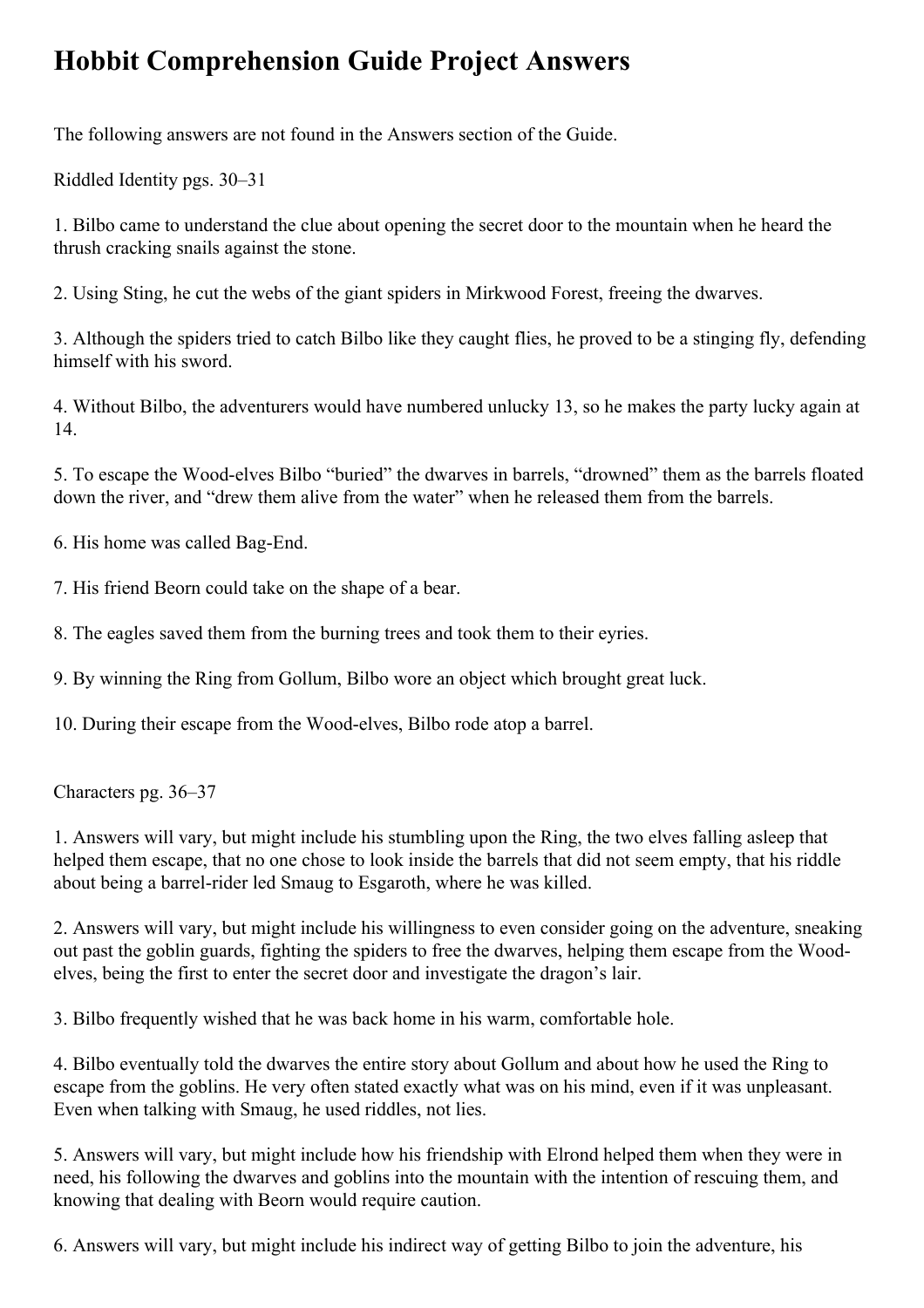knowing the way through the goblins' tunnels, his wise way of carefully introducing the dwarves to Beorn.

7. Answers will vary, but might include mention of the hidden door at the back of the cave that they used to capture the dwarves and their setting the trees on fire.

8. By changing into a bear, Beorn had the strength to protect his lands, and he was not reluctant to kill goblins or Wargs.

9. Bard stayed in the town and fought Smaug to his last arrow.

10. The master did not want to give up his leadership position to Bard, and he always worried that he'd lose the favor of the Wood-elves and thus lose business.

11. Although the dragon's horde undoubtedly contained treasure stolen from Dale, and though Smaug had destroyed all of Esgaroth, and though Bard had slain the dragon, Thorin wanted to keep all the treasure for himself and his people (and maybe give some to the Men later).

Complete each statement:

12. Answers might include Bilbo (he could see better than the dwarves) and the Eagles (they can see a rabbit in moonlight a mile below, and they could see the commotion among the wolves).

13. Answers might include sly, greedy, powerful, conceited, etc.

Wilderland Map Project pgs. 43–44

A. The adventure began when Bilbo joined the party in his hobbit hole in Hobbiton.

B. At Rivendell the travelers were fed, rested, and entertained. Elrond also gave them valuable advice for navigating the Misty Mountains.

C. The dwarves and Gandalf escaped from the goblins, and Bilbo used the Ring to sneak through the gate.

D. The party was surrounded by Wargs, forcing them to climb into trees. Goblins arrived and set fire to the trees, but the Eagles saved them.

E. The travelers were refreshed by Beorn's hospitality. He also provided crucial directions for crossing Mirkwood Forest.

F. Giant spiders captured the dwarves, but Bilbo, using the Ring and Sting, rescued them.

G. The party saw elves sitting around a fire. When they repeatedly tried to join them and beg for help, they were taken prisoner.

H. The elf-king held the dwarves prisoner because they would not reveal why they had been traveling through his lands. Bilbo rescued them by hiding them in barrels.

I. The dwarves revealed themselves to the Lake-men, who celebrated and helped them journey to the mountain.

J. They entered through the secret door and Bilbo spoke riddles to Smaug. After Smaug's death the